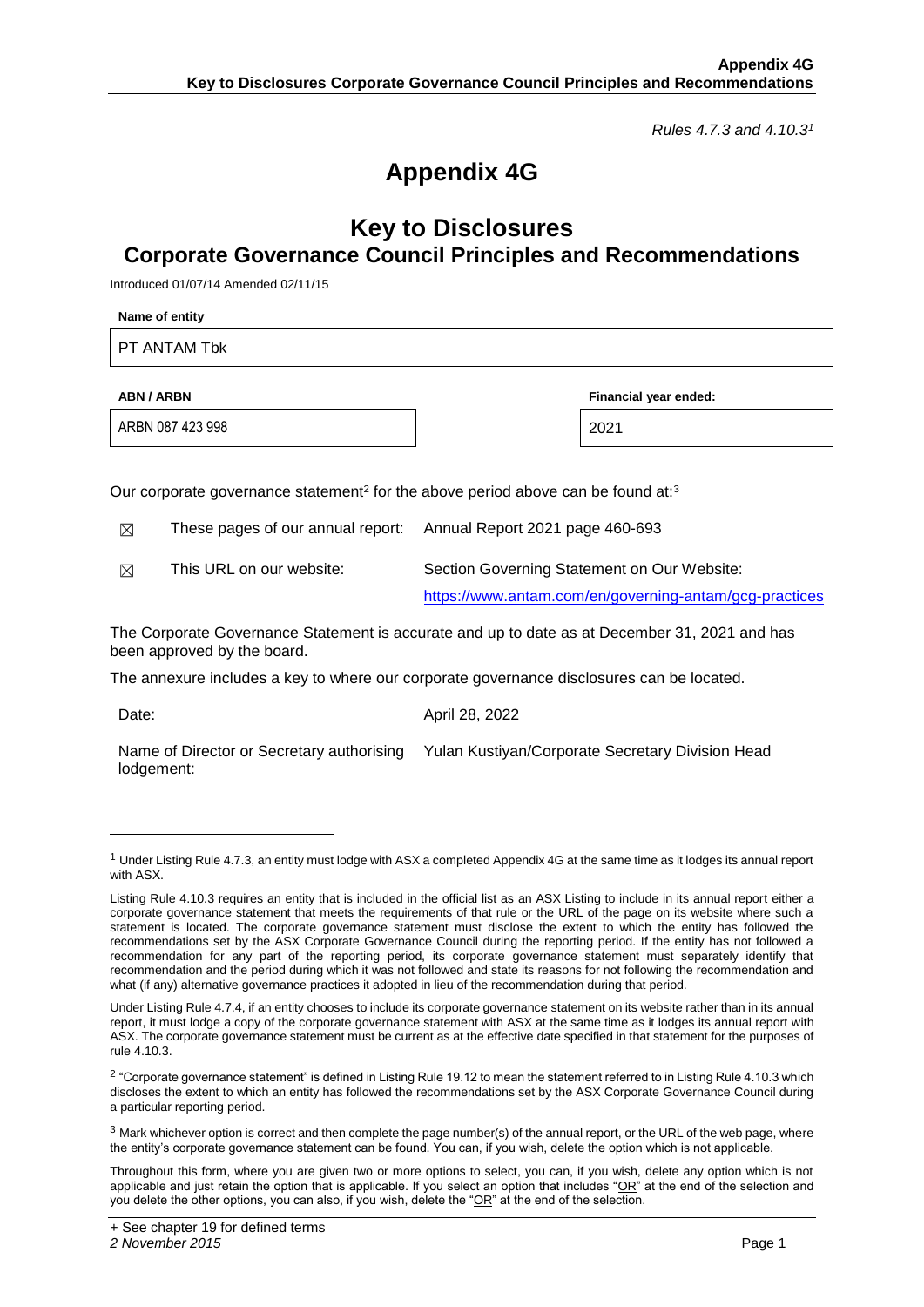## **ANNEXURE – KEY TO CORPORATE GOVERNANCE DISCLOSURES**

| <b>Corporate Governance Council recommendation</b> |                                                                                                                                                                                                                        | We have followed the recommendation in full for the whole of the<br>period above. We have disclosed                                                                                                                                                                                                                                                                                                                                                                                                                                                                                                                                                                                                                                                                                                                                                                                            | We have NOT followed the recommendation in full for the whole<br>of the period above. We have disclosed <sup>4</sup>                                                              |
|----------------------------------------------------|------------------------------------------------------------------------------------------------------------------------------------------------------------------------------------------------------------------------|------------------------------------------------------------------------------------------------------------------------------------------------------------------------------------------------------------------------------------------------------------------------------------------------------------------------------------------------------------------------------------------------------------------------------------------------------------------------------------------------------------------------------------------------------------------------------------------------------------------------------------------------------------------------------------------------------------------------------------------------------------------------------------------------------------------------------------------------------------------------------------------------|-----------------------------------------------------------------------------------------------------------------------------------------------------------------------------------|
|                                                    | <b>PRINCIPLE 1 - LAY SOLID FOUNDATIONS FOR MANAGEMENT AND OVERSIGHT</b>                                                                                                                                                |                                                                                                                                                                                                                                                                                                                                                                                                                                                                                                                                                                                                                                                                                                                                                                                                                                                                                                |                                                                                                                                                                                   |
| 1.1                                                | A listed entity should disclose:<br>the respective roles and responsibilities of its board and<br>(a)<br>management; and<br>those matters expressly reserved to the board and those<br>(b)<br>delegated to management. | the fact that we follow this recommendation:<br>⊠<br>in our Corporate Governance Statement (Annual Report 2021<br>page 497-499, page 513-515) OR<br>⊠<br>at ANTAM's Website:<br>Articles of Association<br>https://www.antam.com/uploads/articles-of-association-pt-<br>antam-tbk-2021.pdf and https://www.antam.com/uploads/pkr-<br>antam--14-040521.pdf<br>The Board Commissioners and The Board of Directors<br>Charter<br>https://www.antam.com/en/governing-antam/policy-manual<br>and information about the respective roles and responsibilities of<br>our board and management (including those matters expressly<br>reserved to the board and those delegated to management):<br>⊠<br>at ANTAM's Website<br>Articles of Association<br>https://www.antam.com/uploads/articles-of-association-pt-<br>antam-tbk-2021.pdf and https://www.antam.com/uploads/pkr-<br>antam--14-040521.pdf | L<br>an explanation why that is so in our Corporate Governance<br>Statement OR<br>we are an externally managed entity and this recommendation<br>L<br>is therefore not applicable |

-

<sup>4</sup> If you have followed all of the Council's recommendations in full for the whole of the period above, you can, if you wish, delete this column from the form and re-format it.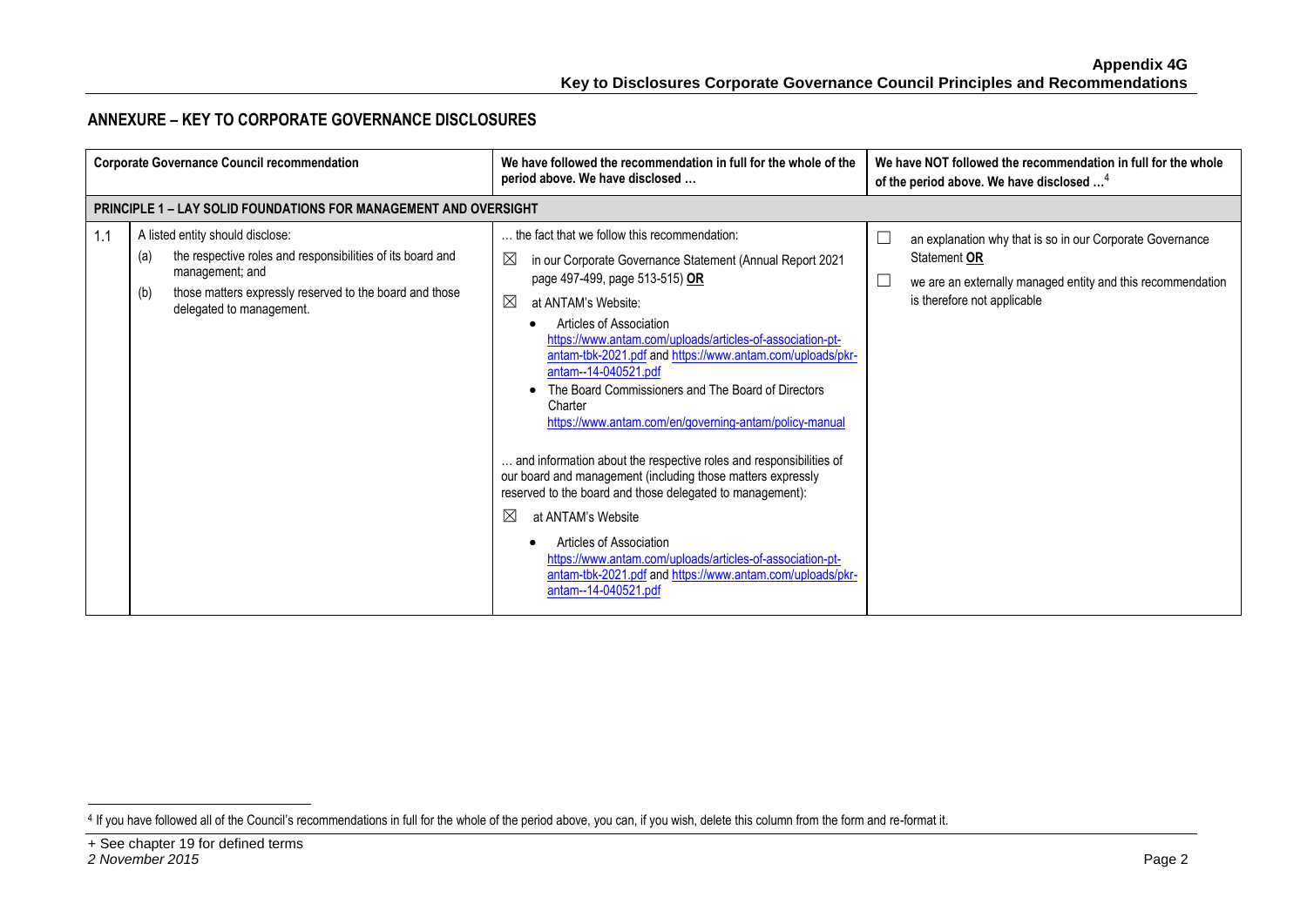|     | <b>Corporate Governance Council recommendation</b>                                                                                                                                                                                                                                                                                                      | We have followed the recommendation in full for the whole of the<br>period above. We have disclosed                                                                                                                                                                                                                                                                                                                                                                                                                                                                                                                                                                                                                                                          | We have NOT followed the recommendation in full for the whole<br>of the period above. We have disclosed <sup>4</sup>                                                                   |
|-----|---------------------------------------------------------------------------------------------------------------------------------------------------------------------------------------------------------------------------------------------------------------------------------------------------------------------------------------------------------|--------------------------------------------------------------------------------------------------------------------------------------------------------------------------------------------------------------------------------------------------------------------------------------------------------------------------------------------------------------------------------------------------------------------------------------------------------------------------------------------------------------------------------------------------------------------------------------------------------------------------------------------------------------------------------------------------------------------------------------------------------------|----------------------------------------------------------------------------------------------------------------------------------------------------------------------------------------|
| 1.2 | A listed entity should:<br>undertake appropriate checks before appointing a person, or<br>(a)<br>putting forward to security holders a candidate for election,<br>as a director; and<br>provide security holders with all material information in its<br>(b)<br>possession relevant to a decision on whether or not to elect<br>or re-elect a director. | the fact that we follow this recommendation:<br>in our Corporate Governance Statement (Annual Report 2021<br>page 508-509) OR<br>$\boxtimes$<br>at ANTAM's Website<br>Articles of Association<br>$\bullet$<br>https://www.antam.com/uploads/articles-of-association-pt-<br>antam-tbk-2021.pdf and https://www.antam.com/uploads/pkr-<br>antam--14-040521.pdf                                                                                                                                                                                                                                                                                                                                                                                                 | an explanation why that is so in our Corporate Governance<br>Statement OR<br>⊔<br>we are an externally managed entity and this recommendation<br>is therefore not applicable           |
|     |                                                                                                                                                                                                                                                                                                                                                         | The policy of appointment and dismissal of the Board of<br>Commissioners and the Board of Directors refers to the<br>Company's Article of Association and Prevailing Laws &<br>Regulations (Ministry of SOE's Regulation and FSA<br>Regulations of the Republic of Indonesia) as well as Decree of<br>Board of Directors of PT Indonesia Asahan Aluminium (Persero)<br>as the Company's majority Series B Shareholder who have<br>privilege to nominate Candidates for the Members of the Board<br>of Directors and Candidates for the Members Board of<br>Commissioners to be appointed at the GMOS based on Special<br>Power of Attorney Number SKK-14/MBU/5/2018 dated on May<br>31, 2018 from Series A Shareholder (Government of Republic<br>Indonesia) |                                                                                                                                                                                        |
| 1.3 | A listed entity should have a written agreement with each director<br>and senior executive setting out the terms of their appointment.                                                                                                                                                                                                                  | the fact that we follow this recommendation:<br>$\Box$<br>in our Corporate Governance Statement OR<br>⊠<br>at ANTAM's Website<br>Letter of Statement from The Board of Commissioners in<br>Performing The duties and Letter of Statement from the Board<br>of Directors in performing the duties<br>https://www.antam.com/en/governing-antam/policy-manual                                                                                                                                                                                                                                                                                                                                                                                                   | ⊔<br>an explanation why that is so in our Corporate Governance<br>Statement OR<br>$\Box$<br>we are an externally managed entity and this recommendation<br>is therefore not applicable |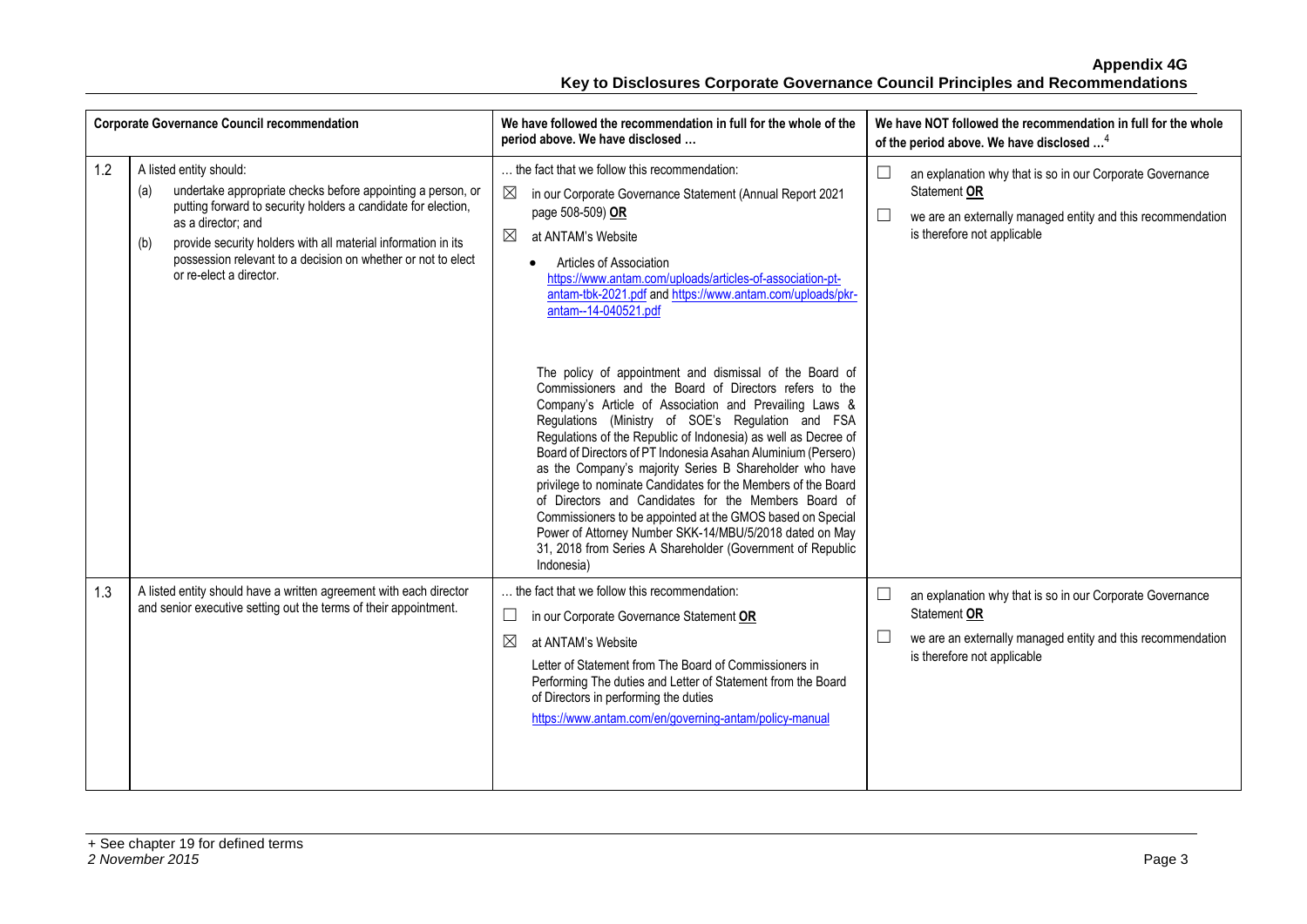|     | <b>Corporate Governance Council recommendation</b>                                                                                                                                                                                                                                                                                                                                                                                                                                                                                                                                                                                                                                                                                                                                                                                                                                                                                                                                                                                                                                      | We have followed the recommendation in full for the whole of the<br>period above. We have disclosed                                                                                                                                                                                                                                                                                                                                                                                                                                                                                                                                                                | We have NOT followed the recommendation in full for the whole<br>of the period above. We have disclosed <sup>4</sup>                                                                                                          |
|-----|-----------------------------------------------------------------------------------------------------------------------------------------------------------------------------------------------------------------------------------------------------------------------------------------------------------------------------------------------------------------------------------------------------------------------------------------------------------------------------------------------------------------------------------------------------------------------------------------------------------------------------------------------------------------------------------------------------------------------------------------------------------------------------------------------------------------------------------------------------------------------------------------------------------------------------------------------------------------------------------------------------------------------------------------------------------------------------------------|--------------------------------------------------------------------------------------------------------------------------------------------------------------------------------------------------------------------------------------------------------------------------------------------------------------------------------------------------------------------------------------------------------------------------------------------------------------------------------------------------------------------------------------------------------------------------------------------------------------------------------------------------------------------|-------------------------------------------------------------------------------------------------------------------------------------------------------------------------------------------------------------------------------|
| 1.4 | The company secretary of a listed entity should be accountable<br>directly to the board, through the chair, on all matters to do with the<br>proper functioning of the board.                                                                                                                                                                                                                                                                                                                                                                                                                                                                                                                                                                                                                                                                                                                                                                                                                                                                                                           | the fact that we follow this recommendation:<br>$\boxtimes$<br>in our Corporate Governance Statement (Annual Report 2021<br>page 557-590) OR<br>at [insert location]                                                                                                                                                                                                                                                                                                                                                                                                                                                                                               | L<br>an explanation why that is so in our Corporate Governance<br>Statement OR<br>L<br>we are an externally managed entity and this recommendation<br>is therefore not applicable                                             |
| 1.5 | A listed entity should:<br>have a diversity policy which includes requirements for the<br>(a)<br>board or a relevant committee of the board to set<br>measurable objectives for achieving gender diversity and to<br>assess annually both the objectives and the entity's progress<br>in achieving them;<br>disclose that policy or a summary of it; and<br>(b)<br>disclose as at the end of each reporting period the<br>(c)<br>measurable objectives for achieving gender diversity set by<br>the board or a relevant committee of the board in accordance<br>with the entity's diversity policy and its progress towards<br>achieving them and either:<br>(1) the respective proportions of men and women on the<br>board, in senior executive positions and across the<br>whole organisation (including how the entity has defined<br>"senior executive" for these purposes); or<br>(2) if the entity is a "relevant employer" under the Workplace<br>Gender Equality Act, the entity's most recent "Gender<br>Equality Indicators", as defined in and published under<br>that Act. | the fact that we have a diversity policy that complies with<br>paragraph (a):<br>in our Corporate Governance Statement OR<br>⊔<br>at [insert location]<br>and a copy of our diversity policy or a summary of it:<br>at [insert location]<br>and the measurable objectives for achieving gender diversity set by<br>the board or a relevant committee of the board in accordance with our<br>diversity policy and our progress towards achieving them:<br>in our Corporate Governance Statement OR<br>at [insert location]<br>and the information referred to in paragraphs $(c)(1)$ or $(2)$ :<br>in our Corporate Governance Statement OR<br>at [insert location] | $\boxtimes$<br>an explanation why that is so in our Corporate Governance<br>Statement (Annual Report 2021 page 552-553) OR<br>we are an externally managed entity and this recommendation<br>L<br>is therefore not applicable |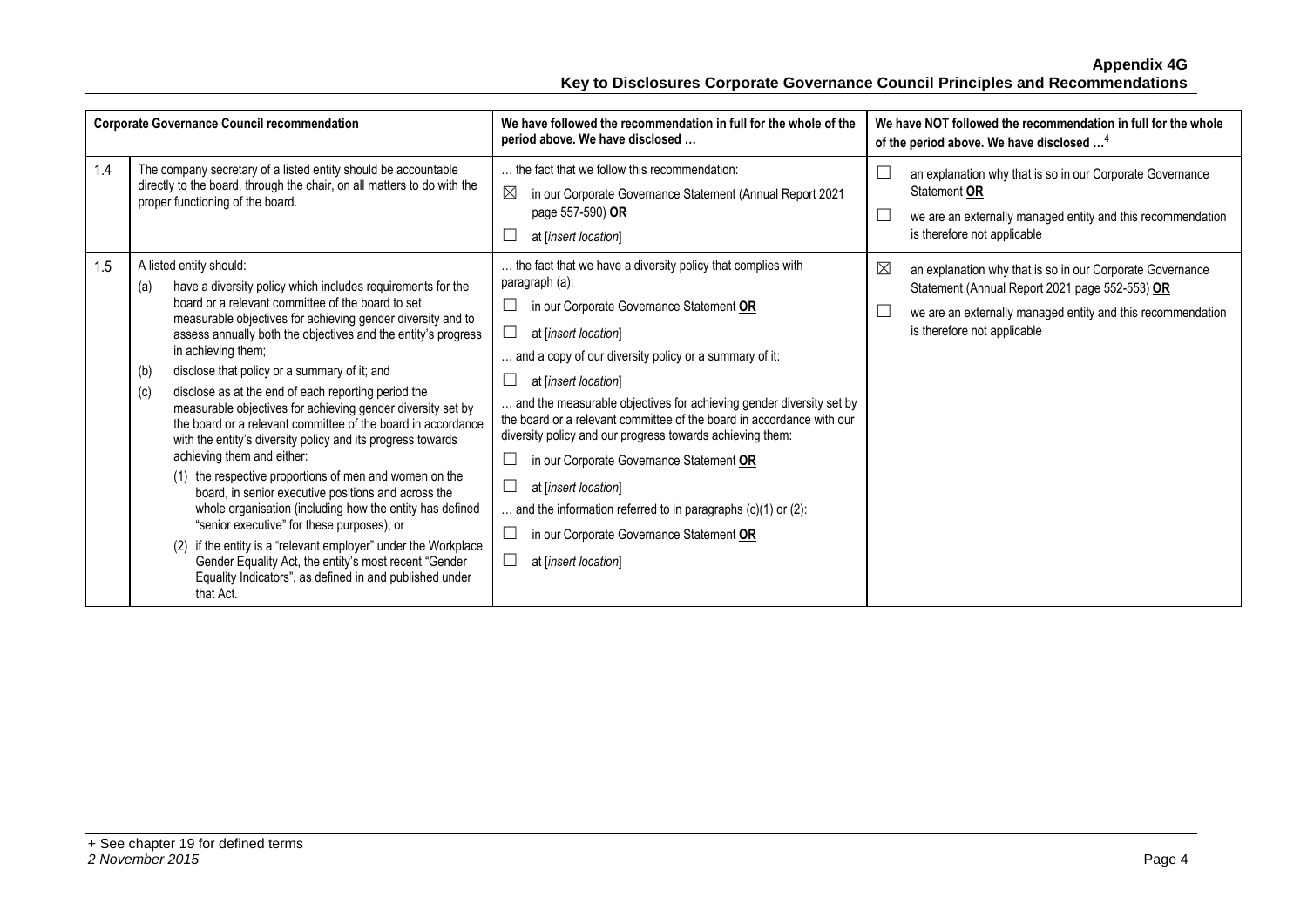|     | <b>Corporate Governance Council recommendation</b>                                                                                                                                                                                                                                                                                                  | We have followed the recommendation in full for the whole of the<br>period above. We have disclosed                                                                                                                                                                                                                                                                                                                                                                                                     | We have NOT followed the recommendation in full for the whole<br>of the period above. We have disclosed <sup>4</sup>                                                              |
|-----|-----------------------------------------------------------------------------------------------------------------------------------------------------------------------------------------------------------------------------------------------------------------------------------------------------------------------------------------------------|---------------------------------------------------------------------------------------------------------------------------------------------------------------------------------------------------------------------------------------------------------------------------------------------------------------------------------------------------------------------------------------------------------------------------------------------------------------------------------------------------------|-----------------------------------------------------------------------------------------------------------------------------------------------------------------------------------|
| 1.6 | A listed entity should:<br>have and disclose a process for periodically evaluating the<br>(a)<br>performance of the board, its committees and individual<br>directors: and<br>disclose, in relation to each reporting period, whether a<br>(b)<br>performance evaluation was undertaken in the reporting<br>period in accordance with that process. | the evaluation process referred to in paragraph (a):<br>$\boxtimes$<br>in our Corporate Governance Statement (Annual Report 2021<br>page 541-547, 564, 571-572, 580 OR<br>⊠<br>at ANTAM's Website<br>The Board of Commissioners Charter and Committee<br>Charter<br>https://www.antam.com/en/governing-antam/policy-manual<br>and the information referred to in paragraph (b):<br>$\boxtimes$<br>in our Corporate Governance Statement (Annual Report 2021<br>page 541-547) OR<br>at [insert location] | an explanation why that is so in our Corporate Governance<br>Statement OR<br>we are an externally managed entity and this recommendation<br>is therefore not applicable           |
| 1.7 | A listed entity should:<br>have and disclose a process for periodically evaluating the<br>(a)<br>performance of its senior executives; and<br>disclose, in relation to each reporting period, whether a<br>(b)<br>performance evaluation was undertaken in the reporting<br>period in accordance with that process.                                 | the evaluation process referred to in paragraph (a):<br>in our Corporate Governance Statement (Annual Report 2021<br>page 541-547) OR<br>⊠<br>at ANTAM's Website<br>• The Board of Directors' Charter:<br>https://www.antam.com/en/governing-antam/policy-manual<br>and the information referred to in paragraph (b):<br>$\boxtimes$<br>in our Corporate Governance Statement (Annual Report 2021<br>page 541-547) OR<br>at [insert location]                                                           | an explanation why that is so in our Corporate Governance<br>Statement OR<br>we are an externally managed entity and this recommendation<br>$\Box$<br>is therefore not applicable |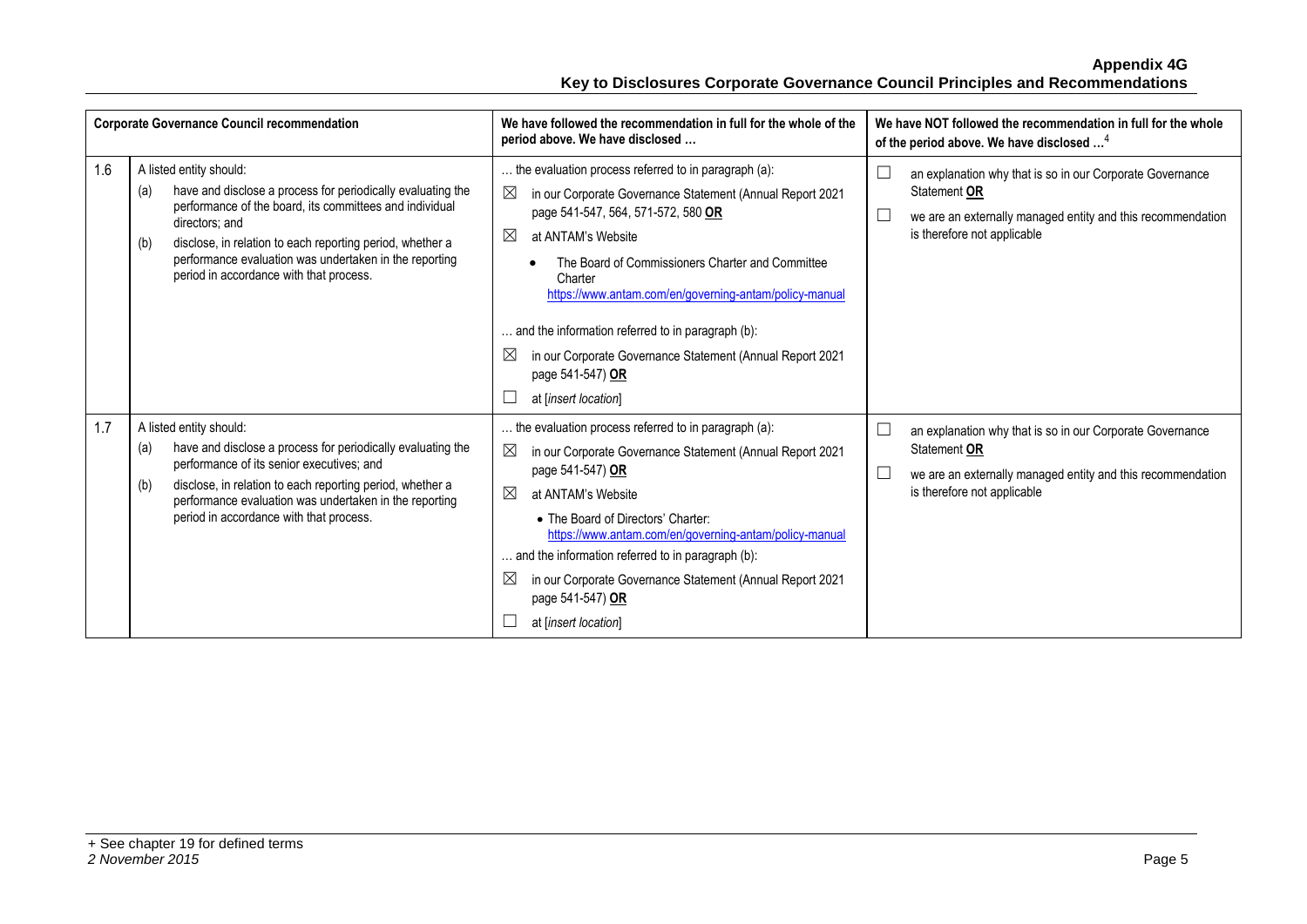| <b>Corporate Governance Council recommendation</b> |                                                                                                                                                                                                                                                                                                                                                                                                                                                                                                                                                                                                                                                                                                                                                                                                                                                                     | We have followed the recommendation in full for the whole of the<br>period above. We have disclosed                                                                                                                                                                                                                                                                                                                                                                                                                                                                                                                                                                                                                                                                                                                                                                                                                                                                                                                                                                                                                                                                                                                                                                                                                                                                 | We have NOT followed the recommendation in full for the whole<br>of the period above. We have disclosed <sup>4</sup>                                                                          |
|----------------------------------------------------|---------------------------------------------------------------------------------------------------------------------------------------------------------------------------------------------------------------------------------------------------------------------------------------------------------------------------------------------------------------------------------------------------------------------------------------------------------------------------------------------------------------------------------------------------------------------------------------------------------------------------------------------------------------------------------------------------------------------------------------------------------------------------------------------------------------------------------------------------------------------|---------------------------------------------------------------------------------------------------------------------------------------------------------------------------------------------------------------------------------------------------------------------------------------------------------------------------------------------------------------------------------------------------------------------------------------------------------------------------------------------------------------------------------------------------------------------------------------------------------------------------------------------------------------------------------------------------------------------------------------------------------------------------------------------------------------------------------------------------------------------------------------------------------------------------------------------------------------------------------------------------------------------------------------------------------------------------------------------------------------------------------------------------------------------------------------------------------------------------------------------------------------------------------------------------------------------------------------------------------------------|-----------------------------------------------------------------------------------------------------------------------------------------------------------------------------------------------|
|                                                    | PRINCIPLE 2 - STRUCTURE THE BOARD TO ADD VALUE                                                                                                                                                                                                                                                                                                                                                                                                                                                                                                                                                                                                                                                                                                                                                                                                                      |                                                                                                                                                                                                                                                                                                                                                                                                                                                                                                                                                                                                                                                                                                                                                                                                                                                                                                                                                                                                                                                                                                                                                                                                                                                                                                                                                                     |                                                                                                                                                                                               |
| 2.1                                                | The board of a listed entity should:<br>have a nomination committee which:<br>(a)<br>(1) has at least three members, a majority of whom are<br>independent directors; and<br>(2) is chaired by an independent director,<br>and disclose:<br>(3) the charter of the committee;<br>(4) the members of the committee; and<br>(5) as at the end of each reporting period, the number of<br>times the committee met throughout the period and<br>the individual attendances of the members at those<br>meetings; or<br>if it does not have a nomination committee, disclose that<br>(b)<br>fact and the processes it employs to address board<br>succession issues and to ensure that the board has the<br>appropriate balance of skills, knowledge, experience,<br>independence and diversity to enable it to discharge its<br>duties and responsibilities effectively. | [If the entity complies with paragraph (a):]<br>the fact that we have a nomination committee that complies with<br>paragraphs (1) and (2):<br>in our Corporate Governance Statement (Annual Report 2021<br>page 566-574) OR<br>$\boxtimes$<br>at ANTAM's Website<br>https://www.antam.com/en/governing-antam/good-corporate-<br>governance---nomination-and-remuneration-committee-i<br>and a copy of the charter of the committee:<br>at [Good Corporate Governance-Nomination and Remuneration<br>Committee' Charter in ANTAM's Website<br>https://www.antam.com/en/governing-antam/policy-manual<br>and the information referred to in paragraphs (4) and (5):<br>$\boxtimes$<br>in our Corporate Governance Statement (Annual Report 2021<br>page 566-574) OR<br>⊠<br>at ANTAM's Website<br>https://www.antam.com/en/governing-antam/good-corporate-<br>governance---nomination-and-remuneration-committee-i<br>[If the entity complies with paragraph (b):]<br>the fact that we do not have a nomination committee and the<br>processes we employ to address board succession issues and to<br>ensure that the board has the appropriate balance of skills,<br>knowledge, experience, independence and diversity to enable it to<br>discharge its duties and responsibilities effectively:<br>in our Corporate Governance Statement OR<br>at [insert location] | an explanation why that is so in our Corporate Governance<br>$\Box$<br>Statement OR<br>$\sqcup$<br>we are an externally managed entity and this recommendation<br>is therefore not applicable |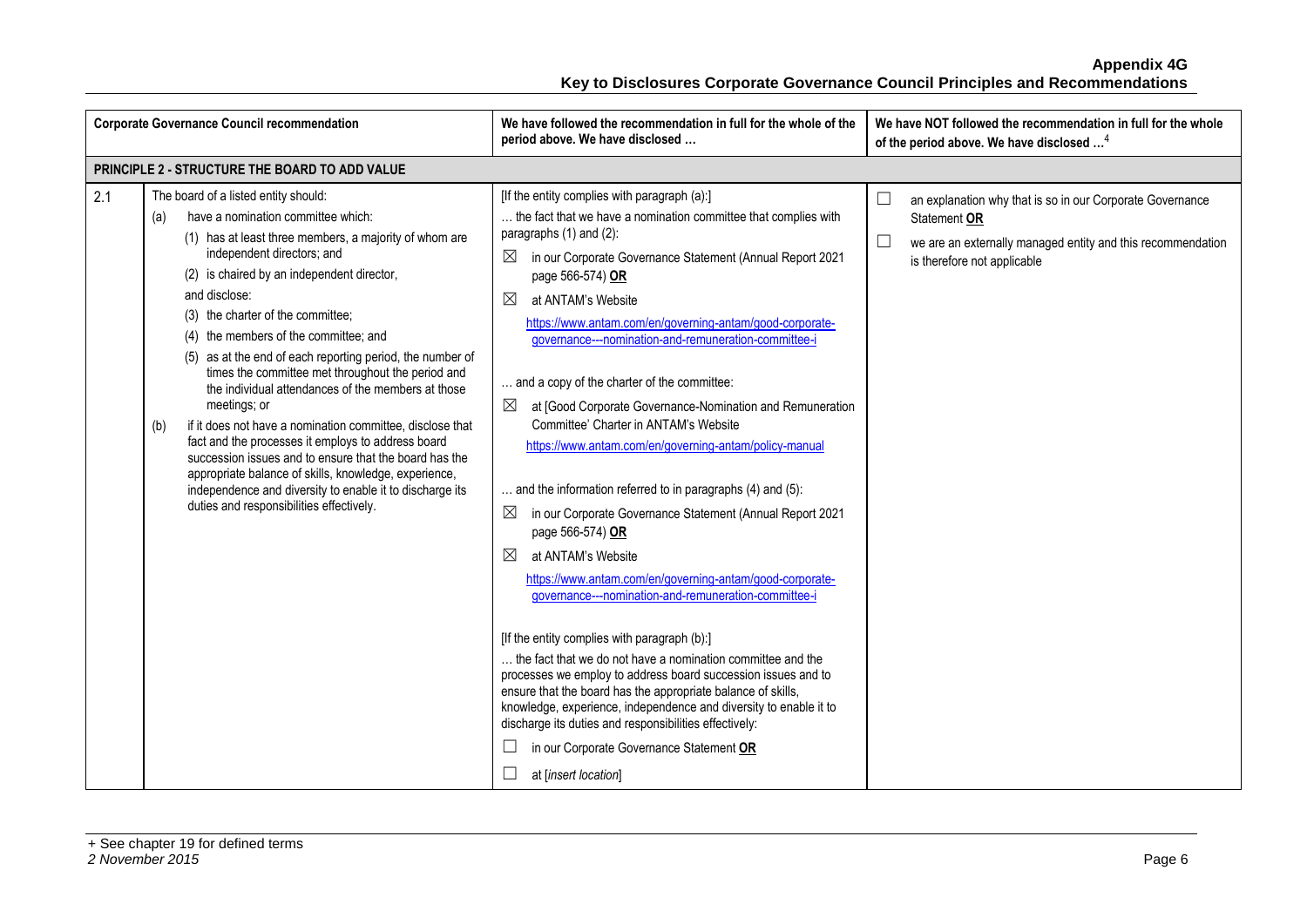| <b>Corporate Governance Council recommendation</b> |                                                                                                                                                                                                                                                                                                                                                                                                                                                                                                                                                        | We have followed the recommendation in full for the whole of the<br>period above. We have disclosed                                                                                                                                                                                                                                                                                                                                                                                                                                                                                            | We have NOT followed the recommendation in full for the whole<br>of the period above. We have disclosed <sup>4</sup>                                                              |
|----------------------------------------------------|--------------------------------------------------------------------------------------------------------------------------------------------------------------------------------------------------------------------------------------------------------------------------------------------------------------------------------------------------------------------------------------------------------------------------------------------------------------------------------------------------------------------------------------------------------|------------------------------------------------------------------------------------------------------------------------------------------------------------------------------------------------------------------------------------------------------------------------------------------------------------------------------------------------------------------------------------------------------------------------------------------------------------------------------------------------------------------------------------------------------------------------------------------------|-----------------------------------------------------------------------------------------------------------------------------------------------------------------------------------|
| 2.2                                                | A listed entity should have and disclose a board skills matrix<br>setting out the mix of skills and diversity that the board currently<br>has or is looking to achieve in its membership.                                                                                                                                                                                                                                                                                                                                                              | our board skills matrix:<br>$\boxtimes$<br>in our Corporate Governance Statement (Annual Report 2021<br>page 552-553) OR<br>at [insert location]                                                                                                                                                                                                                                                                                                                                                                                                                                               | an explanation why that is so in our Corporate Governance<br>Statement OR<br>⊔<br>we are an externally managed entity and this recommendation<br>is therefore not applicable      |
| 2.3                                                | A listed entity should disclose:<br>the names of the directors considered by the board to be<br>(a)<br>independent directors;<br>if a director has an interest, position, association or<br>(b)<br>relationship of the type described in Box 2.3 but the board<br>is of the opinion that it does not compromise the<br>independence of the director, the nature of the interest,<br>position, association or relationship in question and an<br>explanation of why the board is of that opinion; and<br>the length of service of each director.<br>(c) | the names of the directors considered by the board to be<br>independent directors:<br>$\boxtimes$<br>in our Corporate Governance Statement (Annual Report 2021<br>page 493-496) OR<br>$\Box$<br>at [insert location]<br>and, where applicable, the information referred to in paragraph (b):<br>$\boxtimes$<br>in our Corporate Governance Statement (Annual Report 2021<br>page 500-502,519-521) OR<br>at [insert location]<br>and the length of service of each director:<br>⊠<br>in our Corporate Governance Statement (Annual Report 2021<br>page 496-497, 512) OR<br>at [insert location] | an explanation why that is so in our Corporate Governance<br>Statement                                                                                                            |
| 2.4                                                | A majority of the board of a listed entity should be independent<br>directors.                                                                                                                                                                                                                                                                                                                                                                                                                                                                         | the fact that we follow this recommendation:<br>$\boxtimes$<br>in our Corporate Governance Statement (Annual Report 2021<br>page 493-496) OR<br>at [insert location]                                                                                                                                                                                                                                                                                                                                                                                                                           | an explanation why that is so in our Corporate Governance<br>Statement OR<br>we are an externally managed entity and this recommendation<br>$\Box$<br>is therefore not applicable |
| 2.5                                                | The chair of the board of a listed entity should be an independent<br>director and, in particular, should not be the same person as the<br>CEO of the entity.                                                                                                                                                                                                                                                                                                                                                                                          | the fact that we follow this recommendation:<br>$\boxtimes$<br>in our Corporate Governance Statement (Annual Report 2021<br>page 493-496) OR<br>at [insert location]                                                                                                                                                                                                                                                                                                                                                                                                                           | an explanation why that is so in our Corporate Governance<br>Statement OR<br>we are an externally managed entity and this recommendation<br>is therefore not applicable           |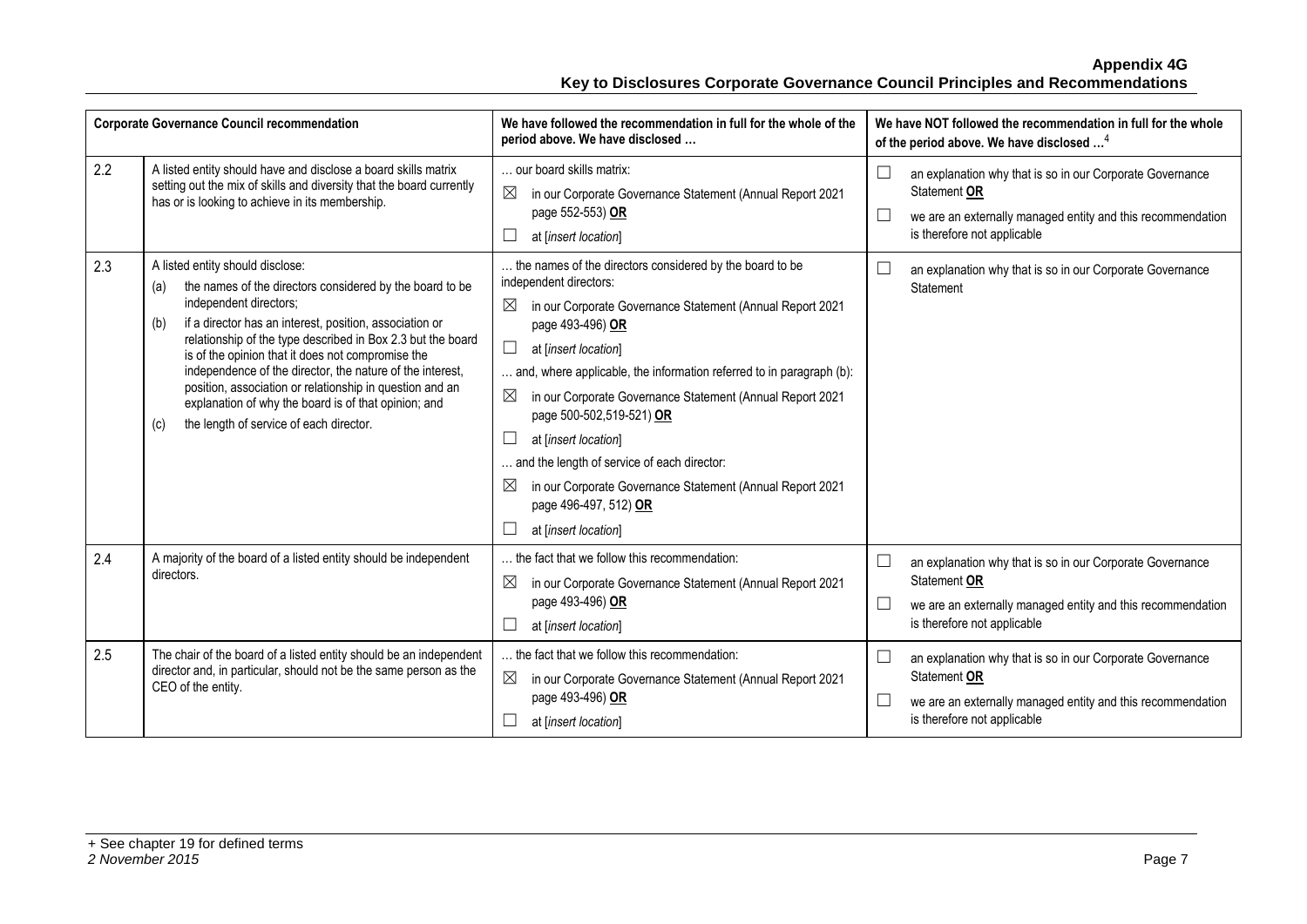| <b>Corporate Governance Council recommendation</b> |                                                                                                                                                                                                                                                                                                                       | We have followed the recommendation in full for the whole of the<br>period above. We have disclosed                                                                                                                                                                                                                                                | We have NOT followed the recommendation in full for the whole<br>of the period above. We have disclosed <sup>4</sup>                                                    |
|----------------------------------------------------|-----------------------------------------------------------------------------------------------------------------------------------------------------------------------------------------------------------------------------------------------------------------------------------------------------------------------|----------------------------------------------------------------------------------------------------------------------------------------------------------------------------------------------------------------------------------------------------------------------------------------------------------------------------------------------------|-------------------------------------------------------------------------------------------------------------------------------------------------------------------------|
| 2.6                                                | A listed entity should have a program for inducting new directors<br>and provide appropriate professional development opportunities<br>for directors to develop and maintain the skills and knowledge<br>needed to perform their role as directors effectively.<br><b>PRINCIPLE 3 - ACT ETHICALLY AND RESPONSIBLY</b> | the fact that we follow this recommendation:<br>$\boxtimes$<br>in our Corporate Governance Statement (Annual Report 2021<br>page 504, 522-523) OR<br>$\boxtimes$<br>at ANTAM's Website<br>Continuous Competency Development for the Board of<br>Commissioners and the Board of Directors<br>https://www.antam.com/en/governing-antam/policy-manual | an explanation why that is so in our Corporate Governance<br>Statement OR<br>we are an externally managed entity and this recommendation<br>is therefore not applicable |
| 3.1                                                | A listed entity should:<br>have a code of conduct for its directors, senior executives<br>(a)<br>and employees; and<br>disclose that code or a summary of it.<br>(b)                                                                                                                                                  | our code of conduct or a summary of it:<br>⊠<br>in our Corporate Governance Statement (Annual Report 2021<br>page (633-637) OR<br>$\boxtimes$<br>at ANTAM's Website<br>https://www.antam.com/en/governing-antam/code-conduct                                                                                                                       | an explanation why that is so in our Corporate Governance<br>Statement                                                                                                  |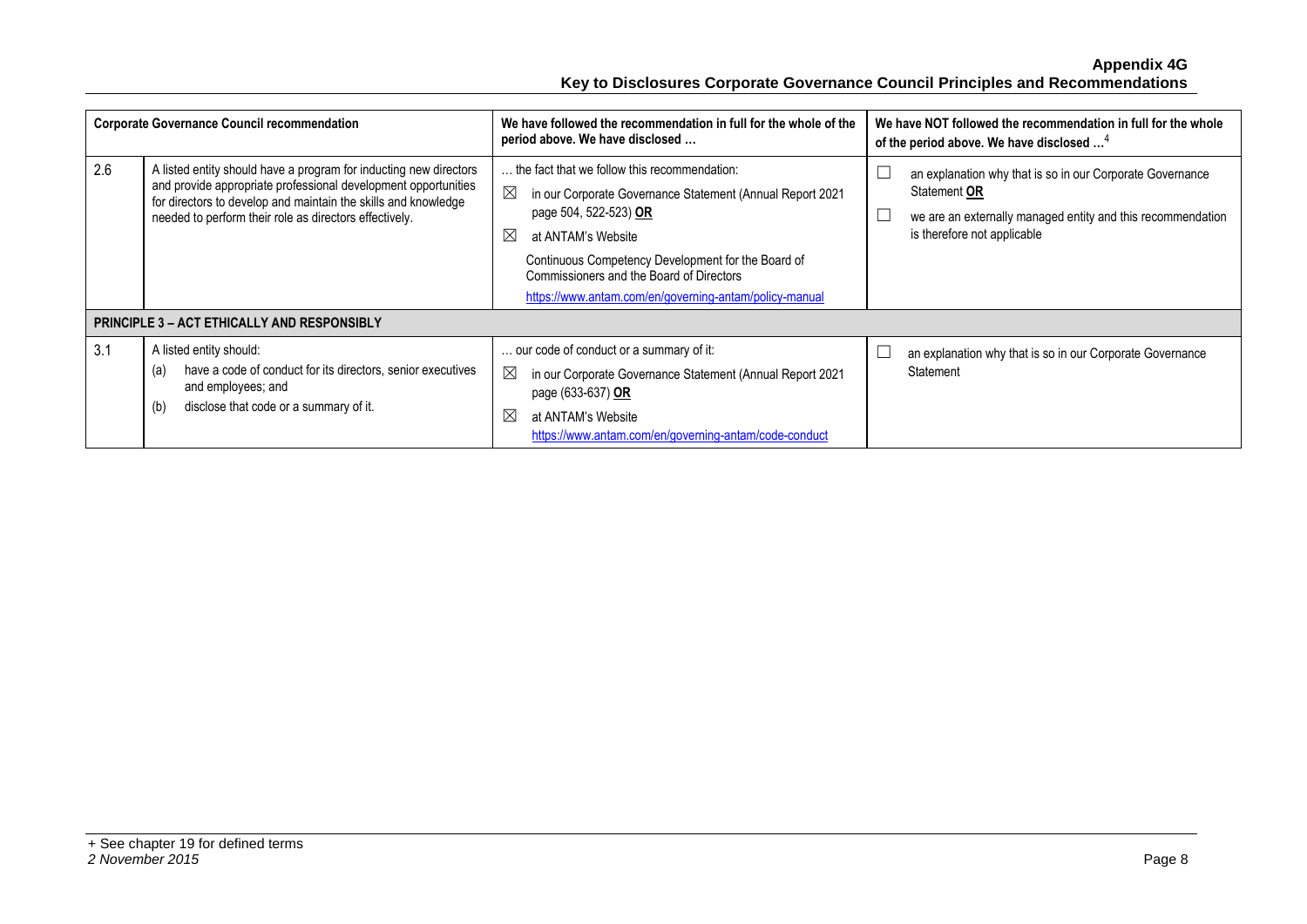| <b>Corporate Governance Council recommendation</b> |                                                                                                                                                                                                                                                                                                                                                                                                                                                                                                                                                                                                                                                                                                                                                                                                                                                                                                                                                                                      | We have followed the recommendation in full for the whole of the<br>period above. We have disclosed                                                                                                                                                                                                                                                                                                                                                                                                                                                                                                                                                                                                                                                                                                                                                                                                                                                                                                                                                                                                                                                   | We have NOT followed the recommendation in full for the whole<br>of the period above. We have disclosed <sup>4</sup> |
|----------------------------------------------------|--------------------------------------------------------------------------------------------------------------------------------------------------------------------------------------------------------------------------------------------------------------------------------------------------------------------------------------------------------------------------------------------------------------------------------------------------------------------------------------------------------------------------------------------------------------------------------------------------------------------------------------------------------------------------------------------------------------------------------------------------------------------------------------------------------------------------------------------------------------------------------------------------------------------------------------------------------------------------------------|-------------------------------------------------------------------------------------------------------------------------------------------------------------------------------------------------------------------------------------------------------------------------------------------------------------------------------------------------------------------------------------------------------------------------------------------------------------------------------------------------------------------------------------------------------------------------------------------------------------------------------------------------------------------------------------------------------------------------------------------------------------------------------------------------------------------------------------------------------------------------------------------------------------------------------------------------------------------------------------------------------------------------------------------------------------------------------------------------------------------------------------------------------|----------------------------------------------------------------------------------------------------------------------|
|                                                    | PRINCIPLE 4 - SAFEGUARD INTEGRITY IN CORPORATE REPORTING                                                                                                                                                                                                                                                                                                                                                                                                                                                                                                                                                                                                                                                                                                                                                                                                                                                                                                                             |                                                                                                                                                                                                                                                                                                                                                                                                                                                                                                                                                                                                                                                                                                                                                                                                                                                                                                                                                                                                                                                                                                                                                       |                                                                                                                      |
| 4.1                                                | The board of a listed entity should:<br>have an audit committee which:<br>(a)<br>(1) has at least three members, all of whom are non-<br>executive directors and a majority of whom are<br>independent directors; and<br>(2) is chaired by an independent director, who is not the<br>chair of the board.<br>and disclose:<br>(3) the charter of the committee;<br>(4) the relevant qualifications and experience of the<br>members of the committee; and<br>(5) in relation to each reporting period, the number of<br>times the committee met throughout the period and<br>the individual attendances of the members at those<br>meetings; or<br>if it does not have an audit committee, disclose that fact<br>(b)<br>and the processes it employs that independently verify and<br>safeguard the integrity of its corporate reporting, including<br>the processes for the appointment and removal of the<br>external auditor and the rotation of the audit engagement<br>partner. | [If the entity complies with paragraph (a):]<br>the fact that we have an audit committee that complies with<br>paragraphs $(1)$ and $(2)$ :<br>⊠<br>in our Corporate Governance Statement (Annual Report 2021<br>page 559-565) OR<br>$\boxtimes$<br>at ANTAM's Website<br>https://www.antam.com/en/governing-antam/audit-committee-i<br>and a copy of the charter of the committee:<br>⊠<br>at ANTAM's Website<br><b>Charter of the Audit Committee</b><br>https://www.antam.com/en/governing-antam/policy-manual<br>and the information referred to in paragraphs (4) and (5):<br>⊠<br>in our Corporate Governance Statement (Annual Report 2021<br>page (559-565) OR<br>$\Box$<br>at [insert location]<br>[If the entity complies with paragraph (b):]<br>the fact that we do not have an audit committee and the processes<br>we employ that independently verify and safeguard the integrity of our<br>corporate reporting, including the processes for the appointment and<br>removal of the external auditor and the rotation of the audit<br>engagement partner:<br>⊔<br>in our Corporate Governance Statement OR<br>⊔<br>at [insert location] | ⊔<br>an explanation why that is so in our Corporate Governance<br>Statement                                          |
| 4.2                                                | The board of a listed entity should, before it approves the entity's<br>financial statements for a financial period, receive from its CEO<br>and CFO a declaration that, in their opinion, the financial records<br>of the entity have been properly maintained and that the financial<br>statements comply with the appropriate accounting standards<br>and give a true and fair view of the financial position and<br>performance of the entity and that the opinion has been formed<br>on the basis of a sound system of risk management and internal<br>control which is operating effectively.                                                                                                                                                                                                                                                                                                                                                                                  | the fact that we follow this recommendation:<br>$\boxtimes$<br>in our Corporate Governance Statement (Annual Report 2021<br>page 748-749) OR<br>⊠<br>at ANTAM's Website<br>Consolidated Financial Statements December 31, 2021<br>https://www.antam.com/en/reports/financial-reports                                                                                                                                                                                                                                                                                                                                                                                                                                                                                                                                                                                                                                                                                                                                                                                                                                                                  | ப<br>an explanation why that is so in our Corporate Governance<br>Statement                                          |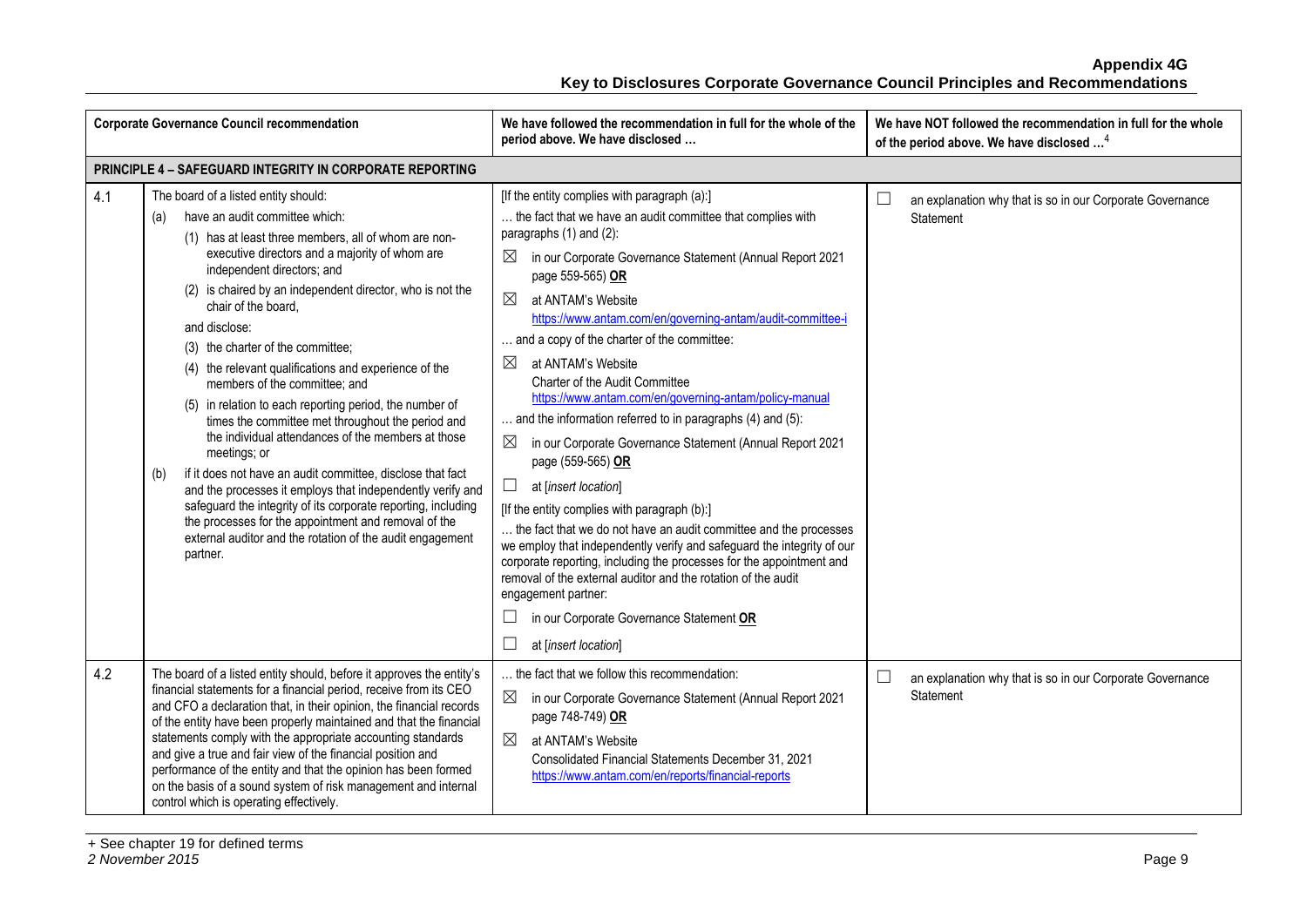| 4.3 | A listed entity that has an AGM should ensure that its external<br>auditor attends its AGM and is available to answer questions<br>from security holders relevant to the audit.                     | the fact that we follow this recommendation:<br>$\boxtimes$<br>in our Corporate Governance Statement (Annual Report 2021<br>page 482) OR<br>Ш<br>at [insert location]                                                                                                                                                                                                                                                                                                                                                                       | $\boxtimes$<br>L | an explanation why that is so in our Corporate Governance<br>Statement OR<br>we are an externally managed entity that does not hold an<br>annual general meeting and this recommendation is therefore<br>not applicable |
|-----|-----------------------------------------------------------------------------------------------------------------------------------------------------------------------------------------------------|---------------------------------------------------------------------------------------------------------------------------------------------------------------------------------------------------------------------------------------------------------------------------------------------------------------------------------------------------------------------------------------------------------------------------------------------------------------------------------------------------------------------------------------------|------------------|-------------------------------------------------------------------------------------------------------------------------------------------------------------------------------------------------------------------------|
|     | <b>PRINCIPLE 5 - MAKE TIMELY AND BALANCED DISCLOSURE</b>                                                                                                                                            |                                                                                                                                                                                                                                                                                                                                                                                                                                                                                                                                             |                  |                                                                                                                                                                                                                         |
| 5.1 | A listed entity should:<br>have a written policy for complying with its continuous<br>(a)<br>disclosure obligations under the Listing Rules; and<br>disclose that policy or a summary of it.<br>(b) | our continuous disclosure compliance policy or a summary of it:<br>$\boxtimes$<br>in our Corporate Governance Statement (Annual Report 2021<br>page 475-476) OR<br>⊠<br>at ANTAM's Website<br>Corporate Governance Policy Section 3.4.3 Corporate<br>Secretary<br>https://www.antam.com/en/governing-antam/policy-manual<br>Highlights of ANTAM's External and Internal Relations Policy,<br>Investors and Shareholders Relations Policy, Disclosure Policy<br>and Trading Policy<br>https://www.antam.com/en/governing-antam/policy-manual |                  | an explanation why that is so in our Corporate Governance<br>Statement                                                                                                                                                  |
|     | <b>PRINCIPLE 6 - RESPECT THE RIGHTS OF SECURITY HOLDERS</b>                                                                                                                                         |                                                                                                                                                                                                                                                                                                                                                                                                                                                                                                                                             |                  |                                                                                                                                                                                                                         |
| 6.1 | A listed entity should provide information about itself and its<br>governance to investors via its website.                                                                                         | information about us and our governance on our website:<br>$\boxtimes$<br>at ANTAM's Website<br>About ANTAM<br>https://www.antam.com/en/about<br>Governing ANTAM<br>https://www.antam.com/en/governing-antam/gcg-practices                                                                                                                                                                                                                                                                                                                  | $\Box$           | an explanation why that is so in our Corporate Governance<br>Statement                                                                                                                                                  |
| 6.2 | A listed entity should design and implement an investor relations<br>program to facilitate effective two-way communication with<br>investors.                                                       | the fact that we follow this recommendation:<br>$\boxtimes$<br>in our Corporate Governance Statement (Annual Report 2021<br>page 475-476, 660) OR<br>⊠<br>at ANTAM's website<br>https://www.antam.com/en/contact                                                                                                                                                                                                                                                                                                                            |                  | an explanation why that is so in our Corporate Governance<br>Statement                                                                                                                                                  |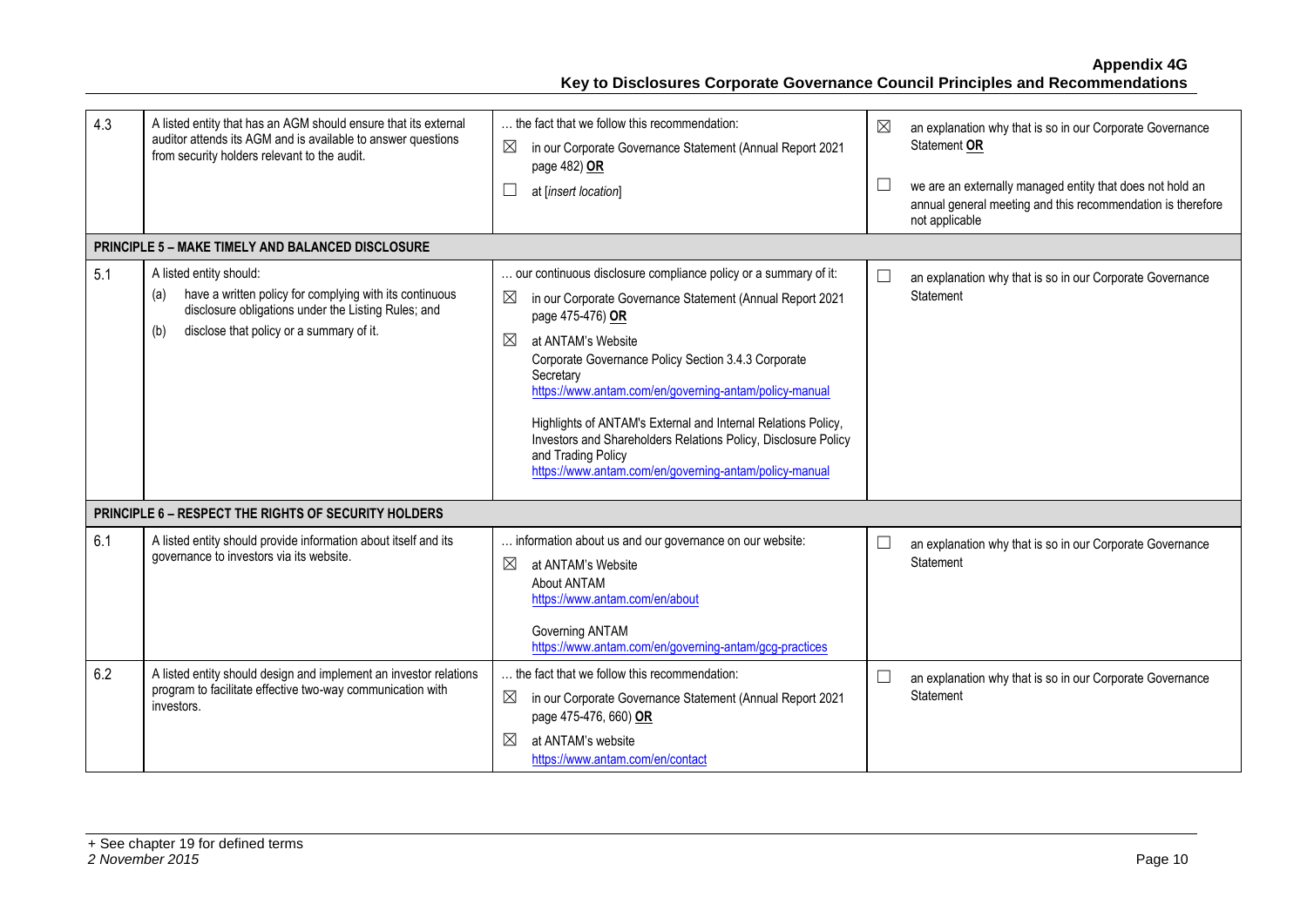| 6.3 | A listed entity should disclose the policies and processes it has in<br>place to facilitate and encourage participation at meetings of<br>security holders.                    | our policies and processes for facilitating and encouraging<br>participation at meetings of security holders:                                                                                                                                                                                                                                                                                              | L | an explanation why that is so in our Corporate Governance<br>Statement OR                                                                              |
|-----|--------------------------------------------------------------------------------------------------------------------------------------------------------------------------------|------------------------------------------------------------------------------------------------------------------------------------------------------------------------------------------------------------------------------------------------------------------------------------------------------------------------------------------------------------------------------------------------------------|---|--------------------------------------------------------------------------------------------------------------------------------------------------------|
|     |                                                                                                                                                                                | $\boxtimes$<br>in our Corporate Governance Statement (Annual Report 2021<br>page 473-489) OR                                                                                                                                                                                                                                                                                                               | E | we are an externally managed entity that does not hold<br>periodic meetings of security holders and this recommendation<br>is therefore not applicable |
|     |                                                                                                                                                                                | $\bowtie$<br>at ANTAM's Website<br>Articles of Association article 20-25<br>https://www.antam.com/uploads/articles-of-association-pt-antam-tbk-<br>2021.pdf and https://www.antam.com/uploads/pkr-antam--14-<br>040521.pdf                                                                                                                                                                                 |   |                                                                                                                                                        |
|     |                                                                                                                                                                                | Regulation of Republic Indonesia regarding AGM refers to Financial<br>Services Authority (FSA) Regulation No. 15/POJK.04/2020 Concerning<br>the Plans and Organizing of General Meeting of Shareholders for Public<br>Company. And Financial Services Authority (FSA) Regulation<br>No. 16/POJK.04/2020 Concerning Implementation of General Meeting<br>of Shareholders for Public Company Electronically. |   |                                                                                                                                                        |
| 6.4 | A listed entity should give security holders the option to receive<br>communications from, and send communications to, the entity<br>and its security registry electronically. | the fact that we follow this recommendation:<br>$\boxtimes$<br>in our Corporate Governance Statement (Annual Report 2021<br>page 475-476, 660) OR                                                                                                                                                                                                                                                          |   | an explanation why that is so in our Corporate Governance<br>Statement                                                                                 |
|     |                                                                                                                                                                                | $\boxtimes$<br>at ANTAM's Website<br>www.antam.com                                                                                                                                                                                                                                                                                                                                                         |   |                                                                                                                                                        |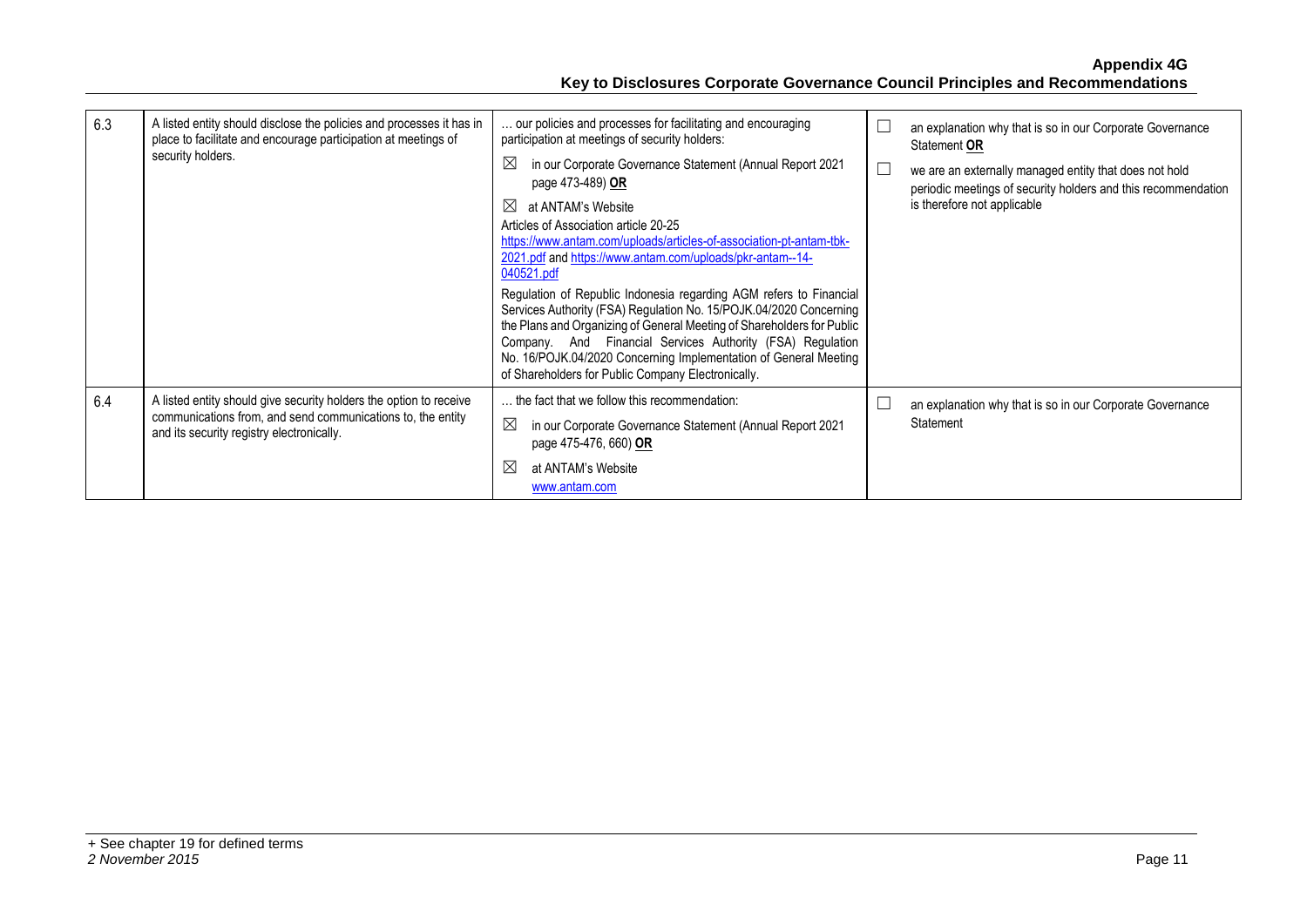|     | <b>PRINCIPLE 7 - RECOGNISE AND MANAGE RISK</b>                                                                                                                                                    |                                                                                                                                                              |                                                                     |  |
|-----|---------------------------------------------------------------------------------------------------------------------------------------------------------------------------------------------------|--------------------------------------------------------------------------------------------------------------------------------------------------------------|---------------------------------------------------------------------|--|
| 7.1 | The board of a listed entity should:                                                                                                                                                              | [If the entity complies with paragraph (a):]                                                                                                                 | $\Box$<br>an explanation why that is so in our Corporate Governance |  |
|     | have a committee or committees to oversee risk, each of<br>(a)<br>which:                                                                                                                          | the fact that we have a committee or committees to oversee risk<br>that comply with paragraphs (1) and (2):                                                  | Statement                                                           |  |
|     | (1) has at least three members, a majority of whom are<br>independent directors; and                                                                                                              | $\bowtie$<br>in our Corporate Governance Statement (Annual Report 2021<br>page 575-581) OR                                                                   |                                                                     |  |
|     | (2) is chaired by an independent director,                                                                                                                                                        | $\boxtimes$<br>at ANTAM's Website                                                                                                                            |                                                                     |  |
|     | and disclose:                                                                                                                                                                                     | https://www.antam.com/en/governing-antam/risk-management-                                                                                                    |                                                                     |  |
|     | (3) the charter of the committee:                                                                                                                                                                 | committee                                                                                                                                                    |                                                                     |  |
|     | the members of the committee; and<br>(4)                                                                                                                                                          |                                                                                                                                                              |                                                                     |  |
|     | as at the end of each reporting period, the number of<br>(5)                                                                                                                                      | and a copy of the charter of the committee:                                                                                                                  |                                                                     |  |
|     | times the committee met throughout the period and<br>the individual attendances of the members at those                                                                                           | ⊠<br>at ANTAM's Website                                                                                                                                      |                                                                     |  |
|     | meetings; or                                                                                                                                                                                      | Charter of the Risk Management Committee                                                                                                                     |                                                                     |  |
|     | if it does not have a risk committee or committees that<br>(b)<br>satisfy (a) above, disclose that fact and the processes it<br>employs for overseeing the entity's risk management<br>framework. | https://www.antam.com/en/governing-antam/policy-manual                                                                                                       |                                                                     |  |
|     |                                                                                                                                                                                                   | and the information referred to in paragraphs (4) and (5):                                                                                                   |                                                                     |  |
|     |                                                                                                                                                                                                   | ⊠<br>in our Corporate Governance Statement (Annual Report 2021<br>page 575-581) OR                                                                           |                                                                     |  |
|     |                                                                                                                                                                                                   | at [insert location]                                                                                                                                         |                                                                     |  |
|     |                                                                                                                                                                                                   | [If the entity complies with paragraph (b):]                                                                                                                 |                                                                     |  |
|     |                                                                                                                                                                                                   | the fact that we do not have a risk committee or committees that<br>satisfy (a) and the processes we employ for overseeing our risk<br>management framework: |                                                                     |  |
|     |                                                                                                                                                                                                   | in our Corporate Governance Statement OR                                                                                                                     |                                                                     |  |
|     |                                                                                                                                                                                                   | at [insert location]                                                                                                                                         |                                                                     |  |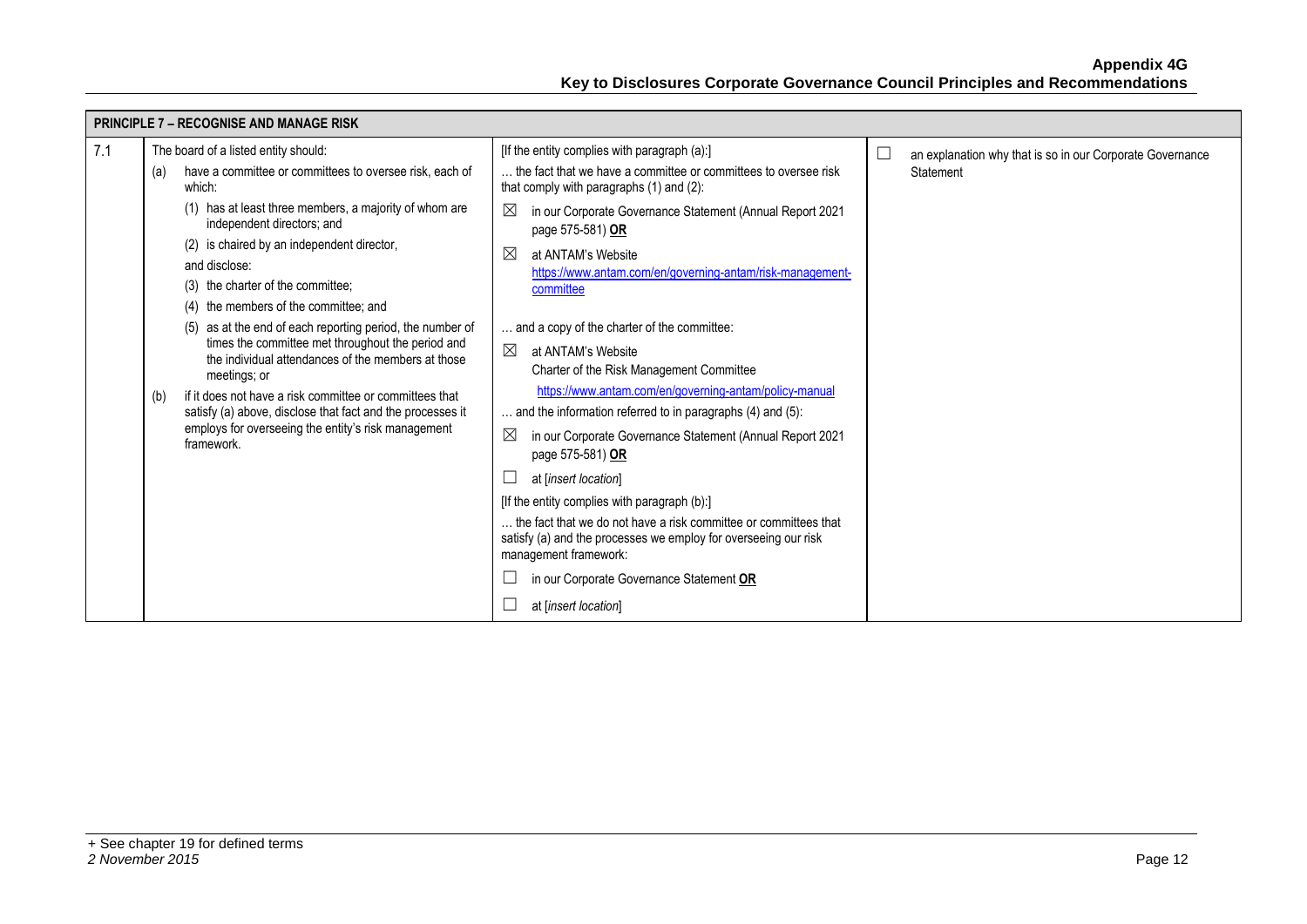| 7.2 | The board or a committee of the board should:<br>review the entity's risk management framework at least<br>(a)<br>annually to satisfy itself that it continues to be sound; and<br>disclose, in relation to each reporting period, whether such<br>(b)<br>a review has taken place.                                                                                          | the fact that board or a committee of the board reviews the entity's<br>risk management framework at least annually to satisfy itself that it<br>continues to be sound:<br>$\boxtimes$<br>in our Corporate Governance Statement (Annual Report 2021<br>page 500, 553, 581) OR<br>$\boxtimes$<br>at ANTAM's Website<br>Charter of the Board of Commissioners<br>https://www.antam.com/en/governing-antam/policy-manual<br>Charter of the Risk Management Committee<br>https://www.antam.com/en/governing-antam/policy-manual<br>and that such a review has taken place in the reporting period<br>covered by this Appendix 4G:<br>⊠<br>in our Corporate Governance Statement (Annual Report 2021<br>page 579) OR | $\Box$<br>an explanation why that is so in our Corporate Governance<br>Statement |
|-----|------------------------------------------------------------------------------------------------------------------------------------------------------------------------------------------------------------------------------------------------------------------------------------------------------------------------------------------------------------------------------|-----------------------------------------------------------------------------------------------------------------------------------------------------------------------------------------------------------------------------------------------------------------------------------------------------------------------------------------------------------------------------------------------------------------------------------------------------------------------------------------------------------------------------------------------------------------------------------------------------------------------------------------------------------------------------------------------------------------|----------------------------------------------------------------------------------|
|     |                                                                                                                                                                                                                                                                                                                                                                              | at [insert location]                                                                                                                                                                                                                                                                                                                                                                                                                                                                                                                                                                                                                                                                                            |                                                                                  |
| 7.3 | A listed entity should disclose:<br>if it has an internal audit function, how the function is<br>(a)<br>structured and what role it performs; or<br>if it does not have an internal audit function, that fact and<br>(b)<br>the processes it employs for evaluating and continually<br>improving the effectiveness of its risk management and<br>internal control processes. | [If the entity complies with paragraph (a):]<br>how our internal audit function is structured and what role it<br>performs:<br>in our Corporate Governance Statement (Annual Report 2021<br>page 591-605) OR<br>⊠<br>at ANTAM's Website<br>Charter of the Internal Audit<br>https://www.antam.com/en/governing-antam/policy-manual<br>[If the entity complies with paragraph (b):]<br>the fact that we do not have an internal audit function and the<br>processes we employ for evaluating and continually improving the<br>effectiveness of our risk management and internal control processes:<br>in our Corporate Governance Statement OR<br>at [insert location]                                           | $\Box$<br>an explanation why that is so in our Corporate Governance<br>Statement |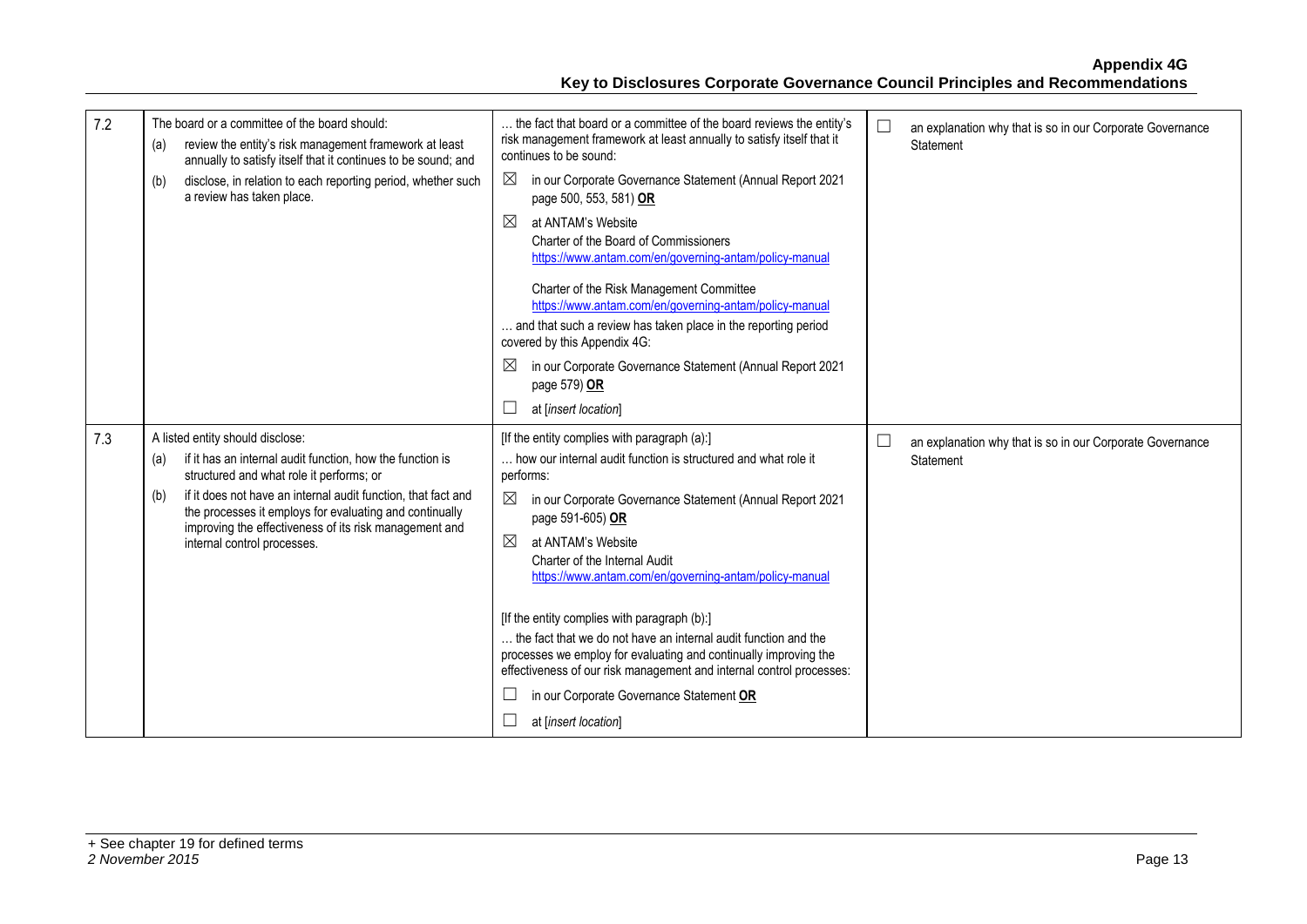| 7.4 | A listed entity should disclose whether it has any material<br>exposure to economic, environmental and social sustainability<br>risks and, if it does, how it manages or intends to manage those<br>risks. | whether we have any material exposure to economic.<br>environmental and social sustainability risks and, if we do, how we<br>manage or intend to manage those risks: | an explanation why that is so in our Corporate Governance<br>Statement |
|-----|------------------------------------------------------------------------------------------------------------------------------------------------------------------------------------------------------------|----------------------------------------------------------------------------------------------------------------------------------------------------------------------|------------------------------------------------------------------------|
|     |                                                                                                                                                                                                            | in our Corporate Governance Statement (Annual Report 2021<br>$\boxtimes$<br>page 612-613, 694-746) OR                                                                |                                                                        |
|     |                                                                                                                                                                                                            | at ANTAM's Website<br>$\bowtie$<br><b>Sustainability Report</b><br>https://www.antam.com/en/reports/csr-related-reports                                              |                                                                        |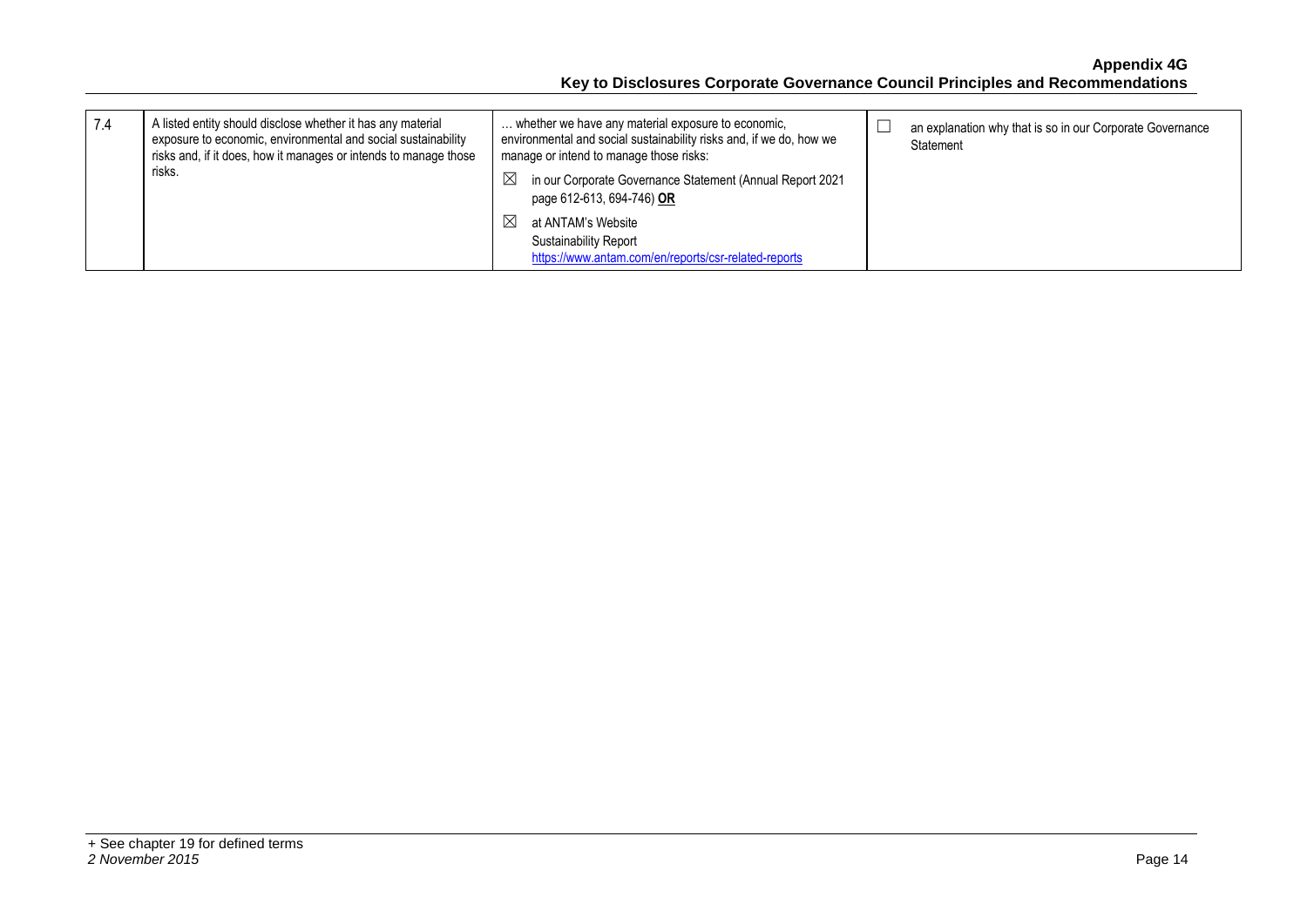| <b>PRINCIPLE 8 - REMUNERATE FAIRLY AND RESPONSIBLY</b> |                                                                                                                                                                                                                                                                                                                                                                                                                                                                                                                                                                                                                                                                                                                                                                                                      |                                                                                                                                                                                                                                                                                                                                                                                                                                                                                                                                                                                                                                                                                                                                                                                                                                                                                                                                                                                                                                                                                                                                                                                                            |                                                                                                                                                                                             |  |  |
|--------------------------------------------------------|------------------------------------------------------------------------------------------------------------------------------------------------------------------------------------------------------------------------------------------------------------------------------------------------------------------------------------------------------------------------------------------------------------------------------------------------------------------------------------------------------------------------------------------------------------------------------------------------------------------------------------------------------------------------------------------------------------------------------------------------------------------------------------------------------|------------------------------------------------------------------------------------------------------------------------------------------------------------------------------------------------------------------------------------------------------------------------------------------------------------------------------------------------------------------------------------------------------------------------------------------------------------------------------------------------------------------------------------------------------------------------------------------------------------------------------------------------------------------------------------------------------------------------------------------------------------------------------------------------------------------------------------------------------------------------------------------------------------------------------------------------------------------------------------------------------------------------------------------------------------------------------------------------------------------------------------------------------------------------------------------------------------|---------------------------------------------------------------------------------------------------------------------------------------------------------------------------------------------|--|--|
| 8.1                                                    | The board of a listed entity should:<br>have a remuneration committee which:<br>(a)<br>(1) has at least three members, a majority of whom are<br>independent directors; and<br>(2) is chaired by an independent director,<br>and disclose:<br>(3) the charter of the committee;<br>(4) the members of the committee; and<br>(5) as at the end of each reporting period, the number of<br>times the committee met throughout the period and<br>the individual attendances of the members at those<br>meetings; or<br>if it does not have a remuneration committee, disclose that<br>(b)<br>fact and the processes it employs for setting the level and<br>composition of remuneration for directors and senior<br>executives and ensuring that such remuneration is<br>appropriate and not excessive. | [If the entity complies with paragraph (a):]<br>the fact that we have a remuneration committee that complies with<br>paragraphs (1) and (2):<br>in our Corporate Governance Statement (Annual Report 2021<br>$\boxtimes$<br>page 566-574) OR<br>at ANTAM's Website<br>https://www.antam.com/en/governing-antam/good-corporate-<br>governance---nomination-and-remuneration-committee-i<br>and a copy of the charter of the committee:<br>$\boxtimes$<br>at ANTAM's Website<br>Charter of the Good Corporate Governance - Nomination and<br><b>Remuneration Committee</b><br>https://www.antam.com/en/governing-antam/policy-manual<br>and the information referred to in paragraphs (4) and (5):<br>in our Corporate Governance Statement (Annual Report 2021<br>$\boxtimes$<br>page 566-574) OR<br>at [insert location]<br>[If the entity complies with paragraph (b):]<br>the fact that we do not have a remuneration committee and the<br>processes we employ for setting the level and composition of<br>remuneration for directors and senior executives and ensuring that<br>such remuneration is appropriate and not excessive:<br>in our Corporate Governance Statement OR<br>at [insert location] | $\Box$<br>an explanation why that is so in our Corporate Governance<br>Statement OR<br>$\Box$<br>we are an externally managed entity and this recommendation is<br>therefore not applicable |  |  |
| 8.2                                                    | A listed entity should separately disclose its policies and<br>practices regarding the remuneration of non-executive directors<br>and the remuneration of executive directors and other senior<br>executives.                                                                                                                                                                                                                                                                                                                                                                                                                                                                                                                                                                                        | separately our remuneration policies and practices regarding the<br>remuneration of non-executive directors and the remuneration of<br>executive directors and other senior executives:<br>$\boxtimes$<br>in our Corporate Governance Statement (Annual Report 2021<br>page 548-551) OR<br>at [insert location]                                                                                                                                                                                                                                                                                                                                                                                                                                                                                                                                                                                                                                                                                                                                                                                                                                                                                            | $\Box$<br>an explanation why that is so in our Corporate Governance<br>Statement OR<br>$\Box$<br>we are an externally managed entity and this recommendation<br>is therefore not applicable |  |  |